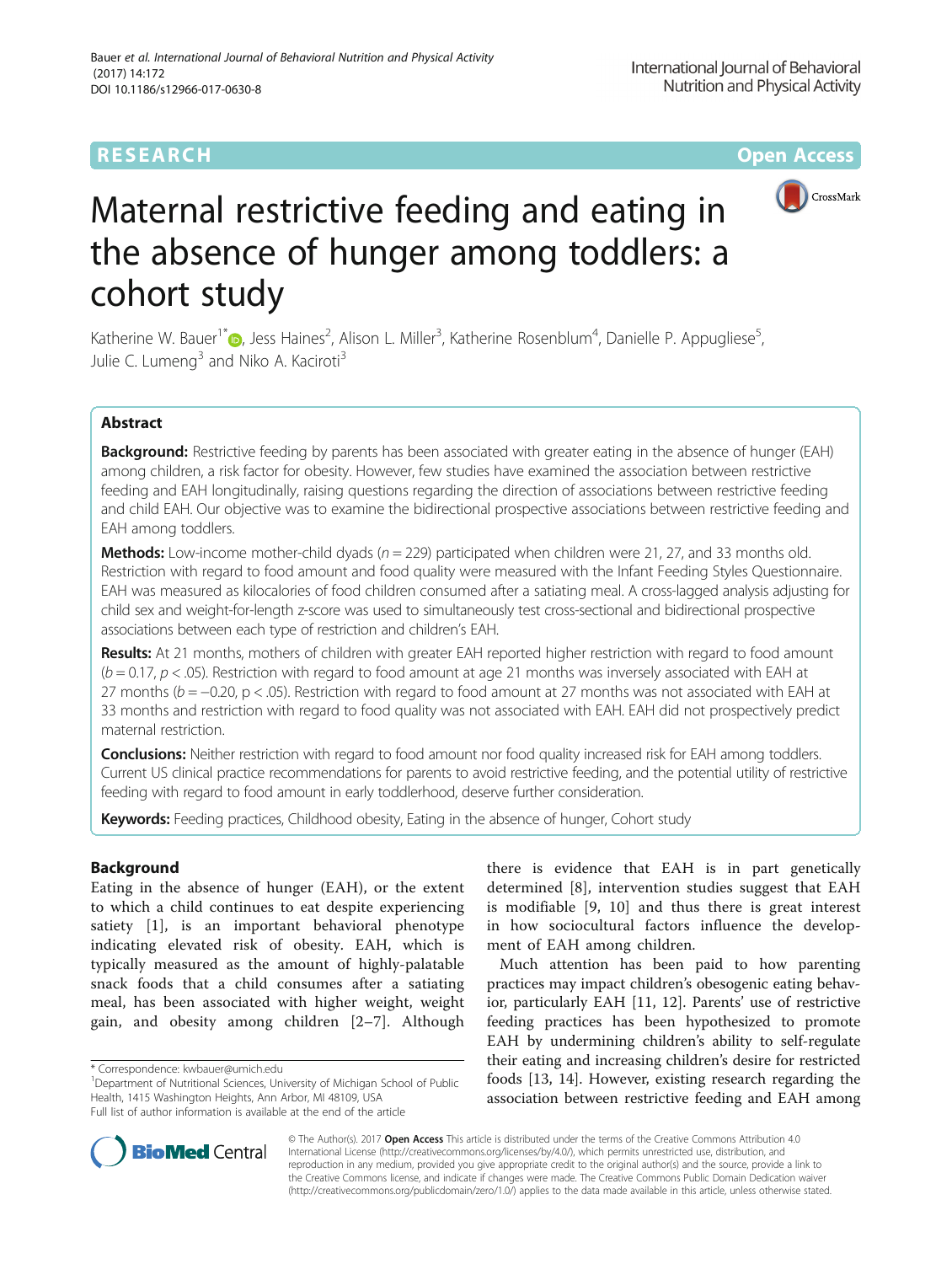children has produced mixed results. Early research among a primarily white, moderate socioeconomic status sample of girls found that between ages 5 and 7, the greatest increases in EAH were observed among overweight girls whose mothers reported higher levels of restrictive feeding [\[13](#page-8-0)]. Two additional cross-sectional studies among preschool-age children also found positive associations between maternal restriction and EAH among girls [[1](#page-8-0), [3\]](#page-8-0). Together, this body of work contributed to the current US practice guidelines for preventing and treating obesity among children, which encourage parents to avoid overly restricting children's intake or restricting access to specific foods [\[15, 16](#page-8-0)]. Other studies of preschool-aged children however, have not observed any associations between restrictive feeding practices and EAH [[17, 18](#page-8-0)]. Further, longitudinal data increasingly suggest that parents' use of restrictive feeding practices is a response to, not a cause of, increasing child weight [[19, 20\]](#page-8-0). In sum, the relations between restrictive feeding and child EAH are unclear.

Given the uncertainty regarding whether restrictive feeding contributes to EAH among children, the objective of the current study is to utilize longitudinal data from a contemporary cohort of toddlers to examine the bidirectional associations between maternal restriction and child EAH. All prior research on maternal restriction and child EAH has been conducted among children preschool age and older; no studies have been conducted among toddlers. However in the US, clinical recommendations for the prevention of childhood obesity advise parents of children 12 years and younger to avoid overly restrictive feeding [\[15](#page-8-0)], therefore it is essential to understand the potential impact of restrictive feeding among all ages of children in this range. Among the cohort of toddlers observed in the current study, EAH at 27 months predicted greater body mass index z-score at 33 months, demonstrating that EAH is a concerning behavior that emerges early in life and may establish risk of obesity throughout childhood [\[7\]](#page-8-0). These findings reinforce the urgency of identifying factors that contribute to EAH during toddlerhood.

## Methods

### Participants and recruitment

Participants were recruited between 2011 and 2014 via flyers posted in community agencies serving lowincome families in Michigan, USA. The study was described to families as examining whether children with different levels of stress eat differently. Inclusion criteria were that the biological mother was the legal guardian, had an education level less than a 4-year college degree, and was at least 18 years old; the family was eligible for federally-funded nutrition, education, or health programs (e.g., Head Start,

Women, Infants and Children (WIC) Program, or Medicaid), and was English-speaking; and the child was between 21 and 27 months old, was born at a gestational age ≥ 36 weeks, and had no food allergies or significant health problems, perinatal or neonatal complications, or developmental delays. Mothers provided written informed consent. The University of Michigan Institutional Review Board approved the study.

Mother-child dyads were invited to participate in data collection at ages 21, 27, and 33 months to capture early, middle, and late toddlerhood. At each age, the data collection procedures spanned across 5 days and included measures of eating behavior and biobehavioral self-regulation. A total of 244 dyads participated. Most  $(n = 186)$  dyads entered the study when the child was age 21 months, but 58 entered the study when the child was age 27 months to maximize recruitment. Measures obtained at study entry are henceforth referred to as "baseline" measures. The current study is limited to dyads who completed the feeding questionnaire at least once or participated at least once in the EAH protocol. A total of 229 of the 244 dyads met these requirements. The 229 dyads included in this analysis did not differ from the excluded dyads with regard to child sex, child age, child race/ethnicity, or maternal education. Including dyads who had completed the feeding questionnaire and/or the EAH protocol at least once in statistical analyses reduces the likelihood of selection bias as compared to only including participants with complete data at all time points [\[21\]](#page-8-0). A total of 81 children participated at only one age point, 86 participated at two age points, and 62 participated at three age points.

#### Measures

Data collection was conducted in the dyads' homes. Research assistants ( $N = 12$  at 21 m, 10 at 27 m, and 8 at 33 m) were all bachelor's degree-level study staff trained and certified in protocol administration. At all study time points, protocol scripts were provided and the research assistants were instructed to follow the scripts verbatim. To confirm that the research assistants were conducting the protocols with fidelity, the research assistants first observed the protocols being administered by a senior staff member and then administered the protocols themselves in the field under the guidance of a senior staff member. These assessment sessions were also videotaped and the research assistants were provided feedback on their protocol administration by one of the study's principal investigators. Research assistants were allowed to administer the protocols without senior staff present after the project manager and principal investigators certified that they were able to conduct the protocols without needing any correction.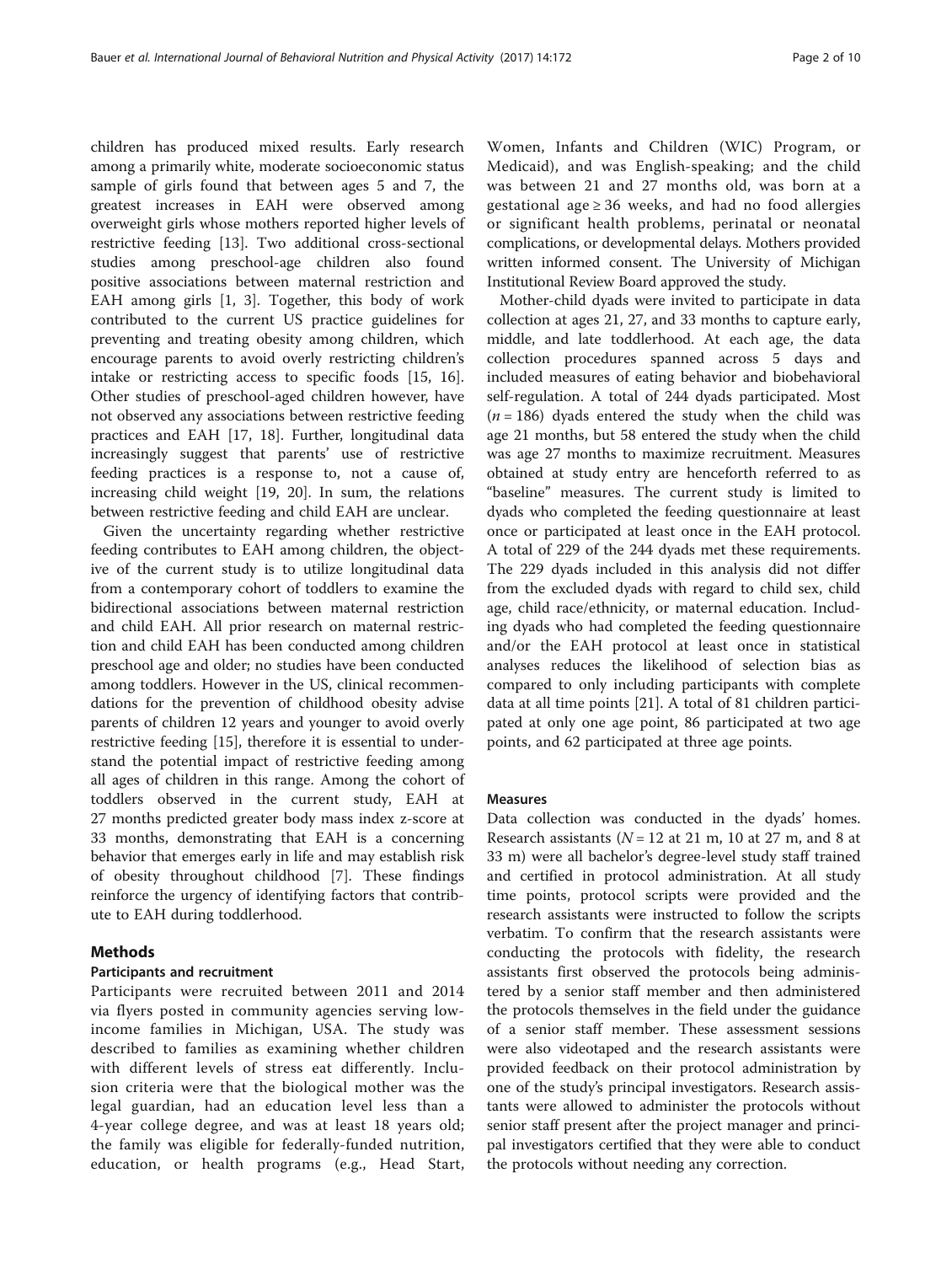#### Maternal restrictive feeding practices

We used two subscales from the Infant Feeding Styles Questionnaire (IFSQ) to measure mothers' beliefs and behaviors regarding restriction with regard to (1) the amount of food children eat, and (2) the quality of food children eat. Items, presented in Additional file [1](#page-7-0), are answered on a 5-point scale (1 to 5), with higher scores indicating more of the given behavior or belief, with reverse scoring applied as appropriate. Response options were "never", "seldom", "half of the time", "most of the time", and "always" for behaviors, and "disagree", "slightly disagree", "neutral", "slightly agree", and "agree" for beliefs. In original validation testing, the subscales had moderate to high internal consistency (H coefficient = 0.75 for restriction with regard to amount and 0.85 for restriction with regard to food quality) [[22\]](#page-8-0). Among the current study sample, subscales also had moderate to high internal consistency: restriction with regard to food amount (4 items;  $α = 0.64 - 0.70$  across ages) and restriction with regard to food quality (7 items;  $\alpha = 0.73 - 0.77$ across ages).

## Eating in the absence of hunger protocol

Mother-child dyads participated in a standardized protocol [[1\]](#page-8-0) to assess the child's EAH at each age. Mothers were asked to have their children fast for 1 h and then serve a typical lunch that included at least two different foods and one drink. Mothers were instructed to make enough food for the child's lunch such that the child would likely leave food on their plate. When the child finished all the food offered or did not eat more when their mother provided more food, the research assistant confirmed the child's fullness by asking the mother, "Would you say your child is done eating?" If the child did not finish the initial

|  |  |  | <b>Table 1</b> Foods presented in Eating in the Absence of Hunger Protocol |
|--|--|--|----------------------------------------------------------------------------|
|--|--|--|----------------------------------------------------------------------------|

| Food                                                       | Serving   | Weight (grams) per serving,<br>mean (SD) | Kilocalories per serving,<br>mean (SD) | 4 weeks <sup>a</sup> , mean (SD) | Frequency of eating in last |           |
|------------------------------------------------------------|-----------|------------------------------------------|----------------------------------------|----------------------------------|-----------------------------|-----------|
|                                                            |           |                                          |                                        | 21 months                        | 27 months                   | 33 months |
| Sweet Foods                                                |           |                                          |                                        |                                  |                             |           |
| Nabisco Original Chips Ahoy<br>chocolate chip cookies      | 2 cookies | 22.0(0.7)                                | 106.4(3.5)                             | 1.0(1.1)                         | 1.0(1.1)                    | 0.7(0.7)  |
| Nabisco Original Oreo cookies                              | 2 cookies | 23.2(0.8)                                | 109.3(3.9)                             | 1.0(1.0)                         | 0.9(0.9)                    | 0.8(0.7)  |
| Keebler Animal Cookies, Frosted                            | 5 cookies | 19.0(1.5)                                | 97.9(7.8)                              | 0.2(0.7)                         | 0.2(0.5)                    | 0.2(0.5)  |
| Nabisco Rainbow Candy Blast Chips<br>Ahoy cookies          | 2 cookies | 33.4(1.2)                                | 176.8(6.4)                             | 0.1(0.4)                         | 0.2(0.5)                    | 0.2(0.4)  |
| Kellogg's Keebler Fudge Stripe<br>chocolate-coated cookies | 2 cookies | 23.6(3.4)                                | 122.1(17.7)                            | 0.2(0.5)                         | 0.2(0.4)                    | 0.2(0.5)  |
| Salty Foods                                                |           |                                          |                                        |                                  |                             |           |
| Pringles potato chips                                      | 10 chips  | 18.2(0.7)                                | 97.6(3.6)                              | 1.6(1.2)                         | 1.7(1.2)                    | 1.6(1.1)  |
| Frito-Lay Cheetos cheese puffs                             | 10 puffs  | 20.3(3.3)                                | 108.8 (17.5)                           | 1.0(1.3)                         | 1.1(1.1)                    | 0.8(1.0)  |

a<br>Response options: 0 = Never; 1 = 1–3 times in the past 4 weeks; 2 = 1×/wk.; 3 = 2-4×/wk.; 4 = 5-6×/wk.; 5 = 1×/day; 6 = 2-3×/day; 7 = 4-5×/day; 8 = ≥6×/day

serving of food and/or seemed uninterested in the food, the research assistants asked the mother, "Would you say your child is still hungry or would you say that your child is done eating?" If a mother's response to either question suggested her child was still hungry, the child was given more time to eat and/or provided additional food.

After the lunch ended, the research assistant presented a standardized plate of highly-palatable sweet and salty snack foods (Table 1) and told the child, "Here are some special treats you can eat." Foods selected for the standardized plate are commonly eaten by children in the United States, are highly palatable, and are not choking hazards for children in this age range. Mothers also reported how often the child had eaten the food in the past 4 weeks. To signal to the toddler that they could eat the foods offered [\[23](#page-8-0)–[26](#page-8-0)], the experimenter ate one Oreo cookie off the plate and said, "I'm going to have one, too. Mmm this is really good. You can eat as much as you want." The child was then given free access to the food. The mother was asked not to interact with the child during the protocol to minimize external prompts to eat. After 10 min, the plate of food was removed. Remaining food was weighed and kilocalories (kcal) of each food consumed were calculated.

## Anthropometry

Children's weight and length were measured by trained research staff. Weight-for-length z-score (WLZ) was calculated based on the US Centers for Disease Control Growth Charts [[27\]](#page-8-0). For descriptive purposes, we categorized children as obese (WLZ ≥ 95th percentile for age and sex), overweight (WLZ  $\geq$  85th percentile and <95th percentile), normal weight (WLZ <85th percentile and >5th percentile), and underweight (WLZ  $\leq$  5th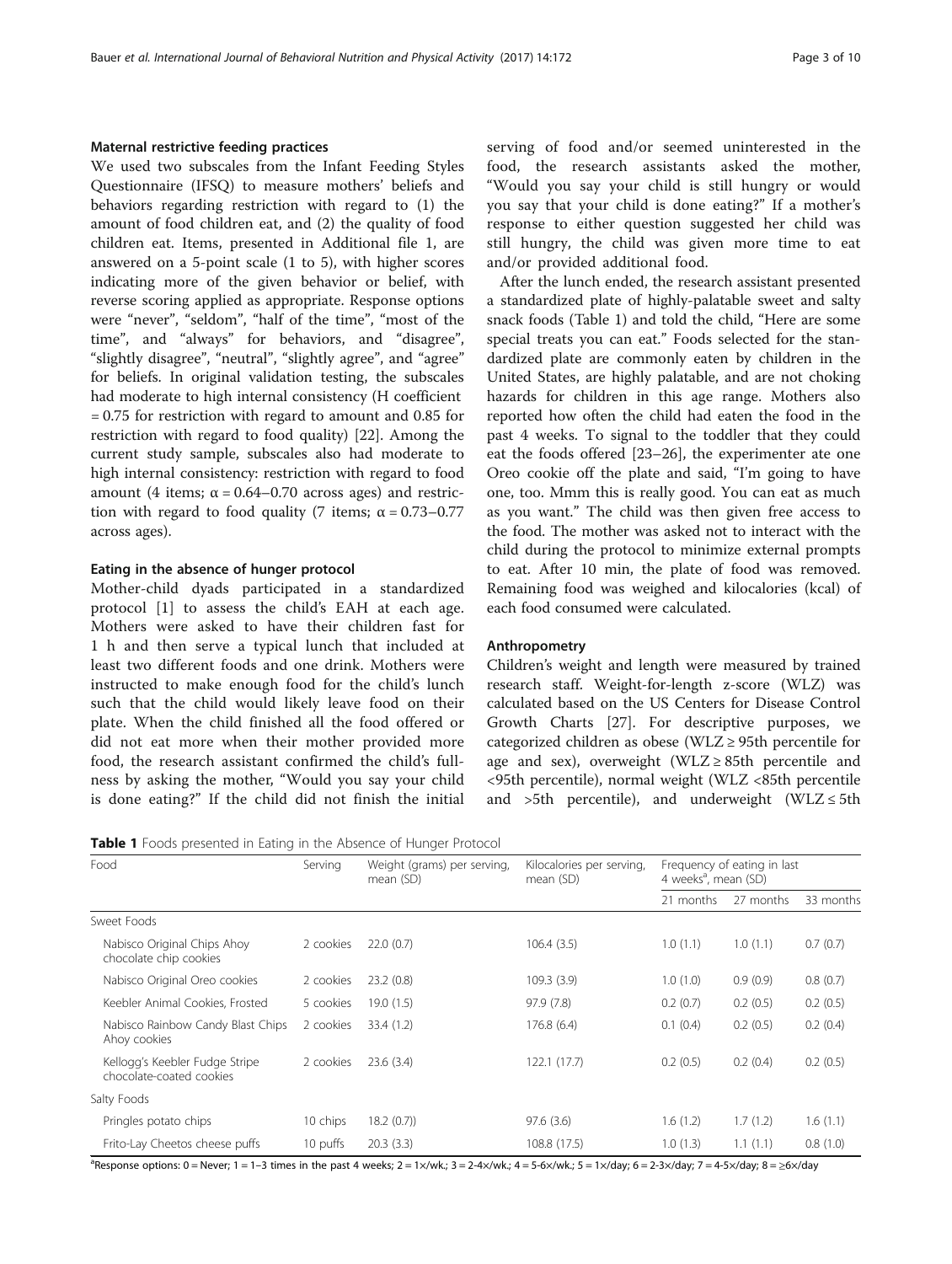<span id="page-3-0"></span>percentile). Mothers' weight and height were measured and BMI calculated. Mothers were categorized as obese (BMI  $\geq$  30), overweight (BMI  $\geq$  25 and <30), normal weight (BMI < 25 and >18.5), and underweight  $(BMI \le 18.5)$ .

## Sociodemographic characteristics

Mothers reported sociodemographic characteristics for herself and her child including the child's birthdate, sex, and race and ethnicity, and her own educational attainment.

#### Statistical analysis

Univariate statistics were used to describe the sample. Mixed effects models were used to examine differences in mean EAH kcal and mean maternal restriction across the three age points. Cross-lagged path models were fitted using MPLUS version 4.1 (Muthen & Muthen, Los Angeles, CA) to test the association between maternal restriction and EAH at ages 21, 27, and 33 months (Fig. 1), adjusting for child sex and weight-for-length z-score. Cross-lagged path models allow for simultaneously estimating three types of associations: longitudinal associations between the same measures over time, for example, maternal restriction at 21 months and maternal restriction at 27 months; concurrent correlations between maternal restriction and child EAH at each age point; and cross-lagged associations simultaneously estimating the effect of maternal restriction at an

earlier age with child EAH at a later age, and vice versa, elucidating the direction of association between these two constructs. Bayesian estimation technique in MPLUS was used to fit these models. Missing data were handled using a Bayesian approach using appropriate posterior distribution. The posterior distribution was constructed based on a full information likelihood with non-informative prior distribution for parameters of interest and was used to derive inferences in path analysis, where each path was estimated based on all available data for that path. If a dyad only participated at one time point, their data only contributed to the estimations of the mean and variance at that time point. If a dyad had longitudinal data available, their data contributed to the estimation of a longitudinal path. The Bayesian approach using the full information likelihood provides valid estimates under a missing at random missing-data mechanism, which is less restrictive than the data missing completely at random [\[28\]](#page-8-0). Bayesian posterior predictive checks (ppc) using Chi-square statistics and the corresponding posterior predictive  $p$ -values (ppp) were used to assess the goodness of fit in each model. A ppp value within 0.05 to 0.95 range indicates acceptable fit for the model [\[29](#page-8-0)].

## Results

The child sample was 52.4% male and 45.0% were non-Hispanic white (Table [2](#page-4-0)). Among children, 16.5% were overweight and 14.6% had obesity. Among mothers,

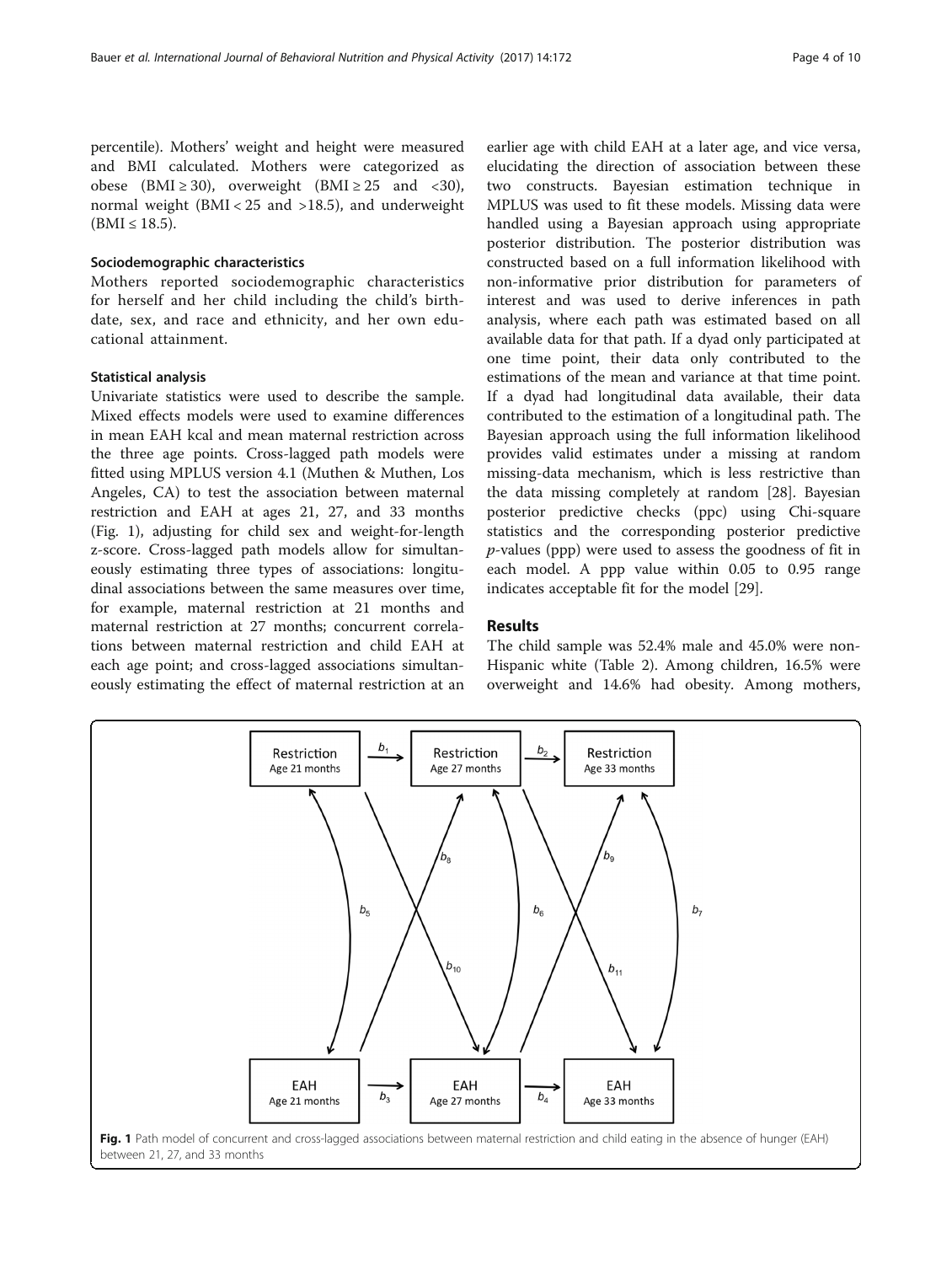37.6% reported that some high school or graduating high school/receiving a GED was their highest level of educational attainment. Over half of mothers (53.6%) had obesity and 18.7% were overweight. Mean EAH increased as children aged, from 89.7 kcal at 21 months, to 105.2 kcal at 27 months, to 123.2 kcal at 33 months  $(p < .001)$  (Table 3). Mothers' restriction with regard to food amount and with regard to food quality were not significantly different between the different age points  $(p = .54$  and  $p = .15$ , respectively). The two restriction

High school graduate/GED or less 37.6 (86) Some college or completed 2-year degree 62.5 (143)

Table 3 Child eating in the absence of hunger and maternal restriction by time period

|                                                                                   |             | 21 months 27 months 33 months |              | <i>p</i> -value |
|-----------------------------------------------------------------------------------|-------------|-------------------------------|--------------|-----------------|
| Kilocalories consumed by child during eating in the absence of hunger<br>protocol |             |                               |              |                 |
| Mean (SD)                                                                         | 89.7 (53.1) | 105.2 (65.6)                  | 123.2 (71.3) | < 0.01          |
| Interguartile Range 56.9-113.5                                                    |             | $60.6 - 147.7$                | 65.3-167.9   |                 |
| Maternal restriction with regard to food amount                                   |             |                               |              |                 |
| Mean (SD)                                                                         | 3.3(1.1)    | 3.2(1.1)                      | 3.1(1.0)     | .54             |
| Interguartile Range                                                               | $2.5 - 4.0$ | $2.5 - 4.0$                   | $2.5 - 3.8$  |                 |
| Maternal restriction with regard to diet quality                                  |             |                               |              |                 |
| Mean (SD)                                                                         | 3.1(0.8)    | 3.1(0.8)                      | 3.1(0.8)     | .15             |
| Interguartile Range                                                               | $2.7 - 3.6$ | $2.6 - 3.7$                   | $2.6 - 3.6$  |                 |

subscales were not correlated with each other at any of the study time points (Additional file [2](#page-7-0)).

As depicted in Fig. [1](#page-3-0), the results of the cross-lagged analysis demonstrate the simultaneously-adjusted longitudinal associations between the same measures over time, concurrent correlations between maternal restriction and child EAH at each age point, and cross-lagged associations estimating the effect of maternal restriction at an earlier age with child EAH at a later age, and vice versa. The fit of both cross-lag models (Model 1: Restriction with regard to food amount and Model 2: Restriction with regard to food quality) was good with the ppp value for each model well within the recommended 0.05 to 0.95 range.

In Model 1, mothers' restriction with regard to food amount was strongly correlated between 21 and 27, and 27 and 33 months ( $b_1$  = 0.62 and  $b_2$  = 0.60, respectively,  $p < .05$ ; Table [4](#page-5-0)). Children's measures of EAH were not significantly correlated between 21 and 27 months ( $b_3$  = 0.19,  $p > .05$ ) but were significantly correlated between 27 and 33 months ( $b_4$  = 0.46,  $p < .05$ ), after adjustment for concurrent and longitudinal associations with maternal restriction with regards to food amount. Maternal restriction with regard to food amount at 21 months was positively associated with child EAH at 21 months  $(b<sub>5</sub> = 0.17, p < .05)$  and was inversely associated with EAH at 27 months  $(b_{10} = -0.20, p < .05)$ . However, maternal restriction with regard to food amount at 27 months was not associated with child EAH at 33 months ( $b_{11}$  = 0.03,  $p > .05$ ).

In Model 2, mothers' restriction with regard to food quality was strongly correlated between 21 and 27, and 27 and 33 months ( $b_1$  = 0.68 and  $b_2$  = 0.59, respectively, p < .05). Similar to Model 1, in Model 2 adjusting for concurrent and longitudinal associations with maternal restriction with regard to food quality, a non-significant correlation between measures of child EAH was observed between 21 and 27 months ( $b_3 = 0.14$ ,  $p > .05$ ) while a significant correlation was observed between 27 and 33 months ( $b_4 = 0.47$ ,  $p < .05$ ).

Maternal restriction with regard to food quality was not concurrently associated with child EAH at any time point ( $b_5 = -0.03$  at 21 months,  $b_6 = -0.09$  at 27 months, and  $b_7 = -0.08$  at 33 months, all  $p > .05$ ) and did not prospectively predict child EAH at either of the future age points ( $b_{10} = 0.05$  and  $b_{11} = 0.08$ ,  $p > .05$ ).

Child EAH did not prospectively predict either type of maternal restriction at the future age points (Model 1:  $b_8 = -0.07$  and  $b_9 = 0.01$ ,  $p > .05$ ; Model 2:  $b_8 = 0.01$  and  $b_9 = 0.13, p > .05$ ).

## **Discussion**

The objective of this study was to examine the bidirectional associations between maternal restrictive feeding

<span id="page-4-0"></span>Table 2 Characteristics of the children and mothers at baseline  $(N = 229)$ 

|                        | % (n) or Mean (Standard<br>Deviation) |
|------------------------|---------------------------------------|
| Child Sex              |                                       |
| Female                 | 47.6 (109)                            |
| Male                   | 52.4 (120)                            |
| Child Race/Ethnicity   |                                       |
| Non-Hispanic white     | 45.0 (103)                            |
| Hispanic or non-white  | 55.0 (126)                            |
| Child weight status    |                                       |
| Underweight            | 3.0(5)                                |
| Normal weight          | 65.9 (108)                            |
| Overweight             | 16.5(27)                              |
| Obese                  | 14.6(24)                              |
| Maternal weight status |                                       |
| Underweight            | 1.3(2)                                |
| Normal weight          | 26.5(41)                              |
| Overweight             | 18.7 (29)                             |
| Obese                  | 53.6 (83)                             |

Maternal Education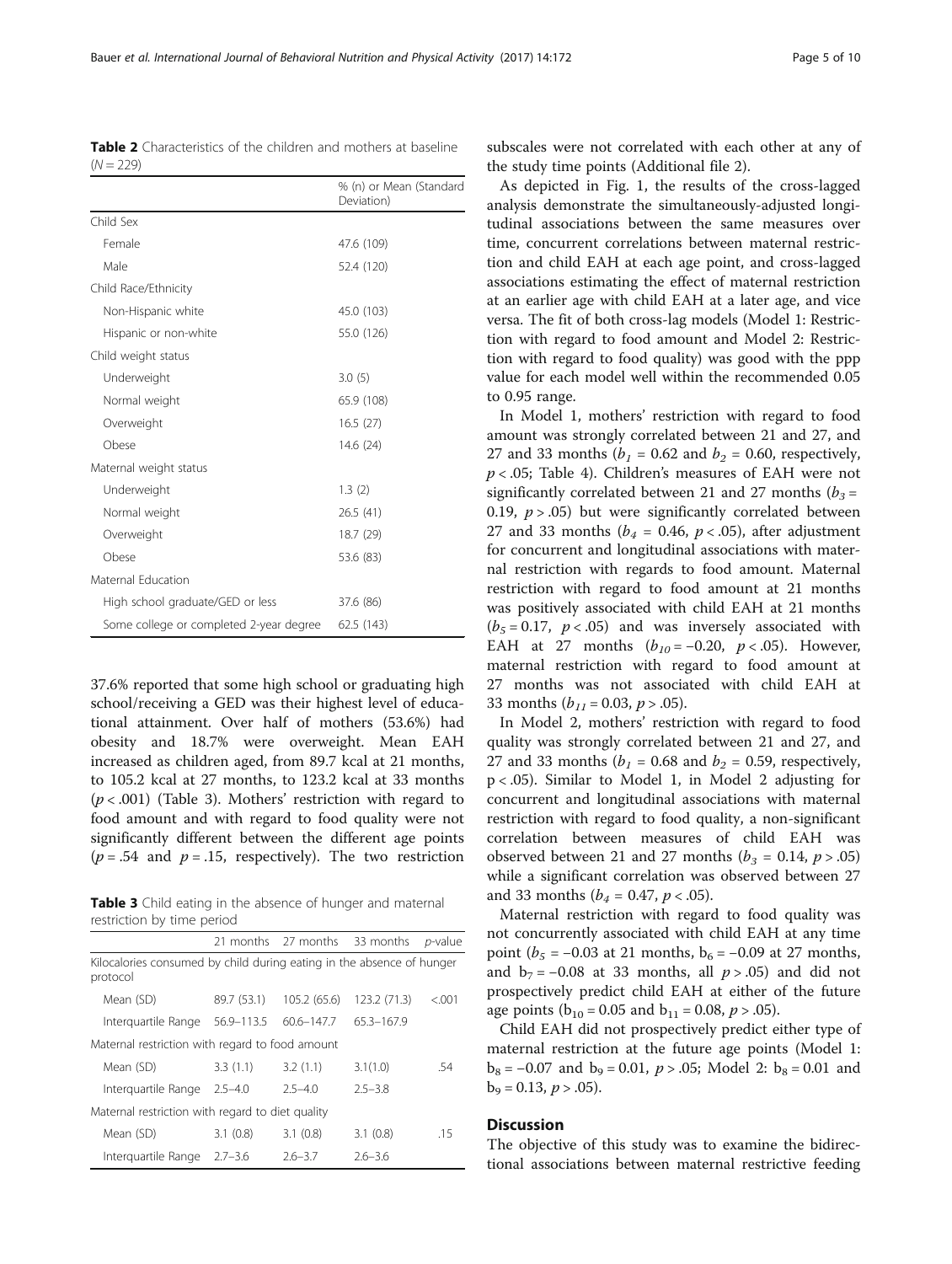<span id="page-5-0"></span>

|                                                               | Path                           |                                                      |                                     |             |                                           |                            |                              |                                      |             |                                           |      |
|---------------------------------------------------------------|--------------------------------|------------------------------------------------------|-------------------------------------|-------------|-------------------------------------------|----------------------------|------------------------------|--------------------------------------|-------------|-------------------------------------------|------|
|                                                               | of restriction<br>Longitudinal | associations                                         | associations of EAH<br>.ongitudinal |             | Restriction and EAH                       | Concurrent associations of |                              | EAH predicting future<br>Restriction |             | Restriction predicting<br>future EAH      |      |
|                                                               | Restriction<br>21 m            | Restriction<br>$27 \text{ m}$                        | $21 \text{ m}$<br>EAH               | 27 m<br>EAH | Restriction Restriction<br>$21 \text{ m}$ | 27 <sub>m</sub>            | Restriction EAH 21 m<br>33 m |                                      | EAH 27 m    | Restriction Restriction<br>$21 \text{ m}$ | 27 m |
|                                                               |                                |                                                      |                                     | $\uparrow$  |                                           |                            |                              | Restriction                          | Restriction | $\uparrow$                                |      |
|                                                               | Restriction 27                 | Restriction 33 m EAH 27 m EAH 33 m EAH 21 m EAH 27 m |                                     |             |                                           |                            | EAH 33 m 27 m                |                                      | 33 m        | EAH 27 m EAH 33 m                         |      |
|                                                               |                                |                                                      |                                     |             |                                           | b <sub>6</sub>             |                              |                                      |             | bio<br>D                                  |      |
| Model Restriction with regard to food<br>amount $ppp = 0.14$  | 0.62                           | 0.60                                                 | 0.19                                | 0.46        | 217                                       | $-0.02$                    | CO<br>O                      | $-0.07$                              | 0.01        | $-0.20$                                   | 0.03 |
| Model Restriction with regard to food quality<br>$ppp = 0.23$ | 0.68                           | ).59                                                 | 0.14                                | 0.47        | $-0.03$                                   | $-0.09$                    | $-0.08$                      | $\overline{0}$                       | 0.13        | 0.05                                      | 0.08 |

| ׇׇ֧֧֢֦֧֢ׅ֚֡֝<br>֧֖֧֧ׅ֧֚֚֚֚֚֚֚֚֚֚֚֚֚֚֚֚֚֚֚֚֚֚֝֜֓<br>¢<br>I<br>$\overline{a}$ |
|-----------------------------------------------------------------------------|
| ֦֘<br>l<br>$\overline{\phantom{a}}$                                         |
| n camma la<br>١                                                             |
| $-1$ $-1$ $-1$ $-1$                                                         |
|                                                                             |
| j<br>בון בו<br>)<br>Ī                                                       |
|                                                                             |
| ミック ひょうてん くろ こうサッサ<br>J                                                     |
|                                                                             |
| $+ - - - - - -$<br>į<br>i                                                   |
| í<br>I                                                                      |
|                                                                             |
| $\frac{1}{2}$<br>ł<br>۰                                                     |

Note: EAH = eating in the absence of hunger; ppp = posterior predictive p-values;  $p < 05$ Note: EAH = eating in the absence of hunger; ppp = posterior predictive p-values;  $p < 0.05$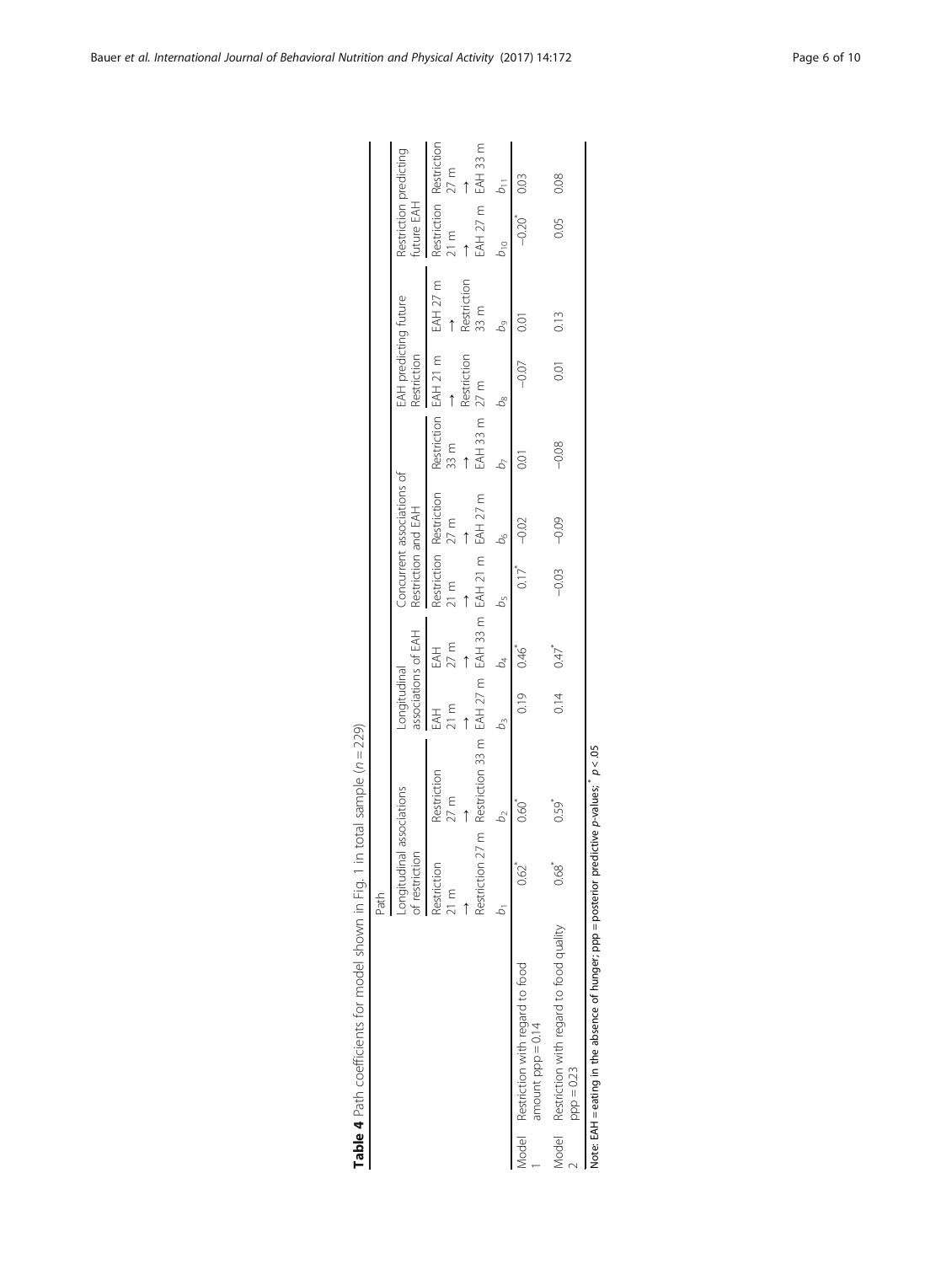and EAH among toddlers between ages 21 and 33 months. Cross-lagged modeling of longitudinal data, as conducted in this and other recent studies [\[20, 30](#page-8-0)], can provide important clarity to the bidirectional relations inherent in child feeding. Contrary to research conducted primarily among preschool and school age children that suggests that restrictive feeding increases EAH among children [[1, 3](#page-8-0), [13](#page-8-0)], we observed an inverse association between restriction with regard to food amount at 21 months and EAH at 27 months. Within this cohort, EAH at 27 months was predictive of higher BMI z-score at 33 months [[7\]](#page-8-0), suggesting that lower restriction with regard to food amount in early toddlerhood may contribute to obesogenic eating during a critical developmental period. Restriction with regard to food amount at 27 months was unrelated to EAH at 33 months and restriction with regard to food quality did not prospectively predict EAH. These findings extend previous cross-sectional research that observed no associations between maternal restriction and EAH during the preschool period [[17, 18](#page-8-0)]. While at 21 months, mothers of children with high EAH were more likely to report restriction with regard to food amount, prospectively, child EAH did not predict changes in mothers' restrictive practices. This suggests that mothers of young children may not consistently recognize eating in the absence of hunger or be concerned enough about their children's over eating at this young age to modify their feeding practices in response [[31](#page-8-0)]. Mothers' beliefs about the amount of food toddlers should eat or the types of food toddlers should eat may also be more strongly influenced by external sources, such as the media or clinicians, as opposed to characteristics of their child. Together, these and other findings [[19, 20](#page-8-0)] suggest that current practice guidelines that pediatric providers should counsel parents to avoid overly restrictive feeding practices [\[15, 16\]](#page-8-0) may be unfounded. While as a whole, maternal restriction appears to have little impact on children's EAH, mothers' efforts to limit the quantity of food that young toddlers eat may protect against obesogenic eating.

Differences between the current study and seminal studies suggesting that restrictive feeding increases EAH [[1, 3, 13\]](#page-8-0) may serve to explain our contrary findings. First, all previous research measured restrictive feeding practices used either the Child Feeding Questionnaire (CFQ) [\[32\]](#page-9-0) or less commonly, the Comprehensive Feeding Practices Questionnaire (CFPQ) [\[33](#page-9-0)], while the IFSQ was used in the current study. The IFSQ may capture sufficiently different approaches to or perspectives on restriction as compared to other measures. Further, the IFSQ distinguishes between restriction with regard to food quality and restriction with regard to food amount. Most items in the CFQ, the most commonly-used

measure of maternal restriction, ask about restriction of children's "favorite foods", junk foods, and sweets. Therefore, the CFQ restriction scale is more similar to the IFSQ's restriction with regard to food quality subscale than the restriction with regard to food amount subscale. The lack of items specifically tapping into restriction with regard to food amount in the CFQ may serve to explain why previous studies using the CFQ have not observed that restriction may be protective against EAH.

Children in our sample were also younger than those in early studies of restriction [[1, 3, 13\]](#page-8-0). While maternal restriction among older children may be detrimental, restrictive feeding does not appear to be detrimental to young children's intake. This discrepancy by age of study population may be due to differences in the cognitive development of toddlers versus older children, or differences in the ways mothers restrict children of different ages. For example, mothers of older children may use more overt approaches to restriction [\[34](#page-9-0)] and/or older children may be more aware than younger children that their intake is being restricted.

Finally, sociodemographic and secular differences in study populations may explain differences between the current study's findings and those of early studies. Original research on restrictive feeding was conducted over 15 years ago among primarily normal-weight samples, often exclusively girls from moderate-income families [\[1](#page-8-0), [3, 13\]](#page-8-0). Our contemporary sample consisted exclusively of low-income children, many of whom were already overweight or obese by age 2. In the US, 40% of children live in low-income households [\[35\]](#page-9-0). These children are at substantially higher risk for overweight and obesity in early childhood [\[36](#page-9-0)], therefore identifying factors that contribute to the early emergence of obesogenic eating among this population is a priority. However, low-income children may be differently influenced by maternal restriction than higher income children. For example, low-income children are more likely than higher income children to live in environments where large portions of highly-palatable food are frequently available [[37, 38\]](#page-9-0). In such environments, maternal restriction of food amount may be helpful to set children's expectations of appropriate intake. In comparison, for children from higher income families where unhealthy food is less commonly available in their environment, maternal restriction may be experienced as more severe or limiting, resulting in increased desire for those foods. Given this potential for a differential impact of restrictive feeding on child eating by socioeconomic status, further research is needed with diverse study samples to inform clinical guidelines.

The lack of increase in EAH among children exposed to higher maternal restriction with regard to food amount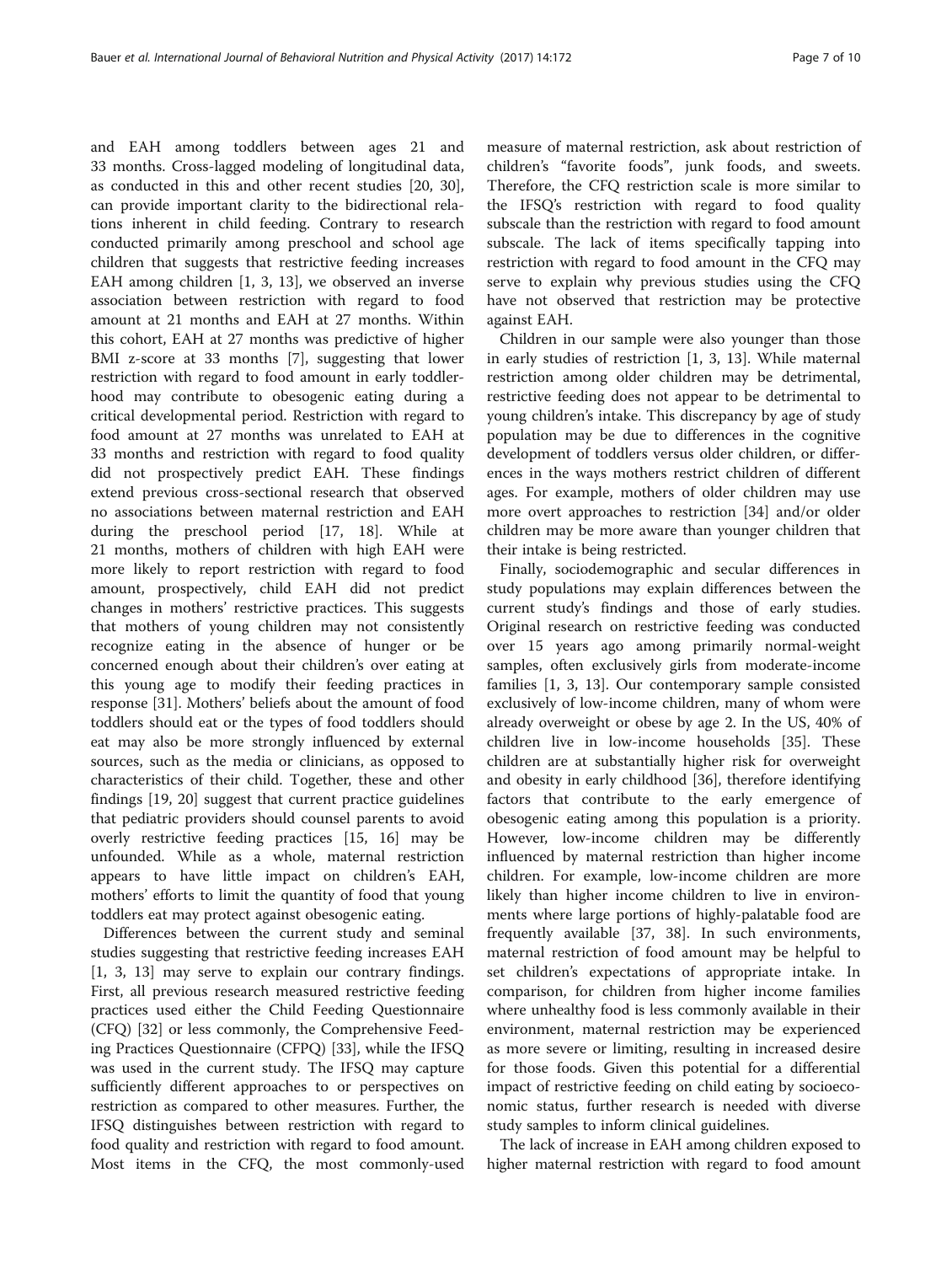<span id="page-7-0"></span>has important implications for the development of obesity prevention interventions and clinical guidance targeting families. Serving portion sizes that lead to appropriate growth patterns may help to entrain children's recognition of and response to satiety cues linked with these portion sizes. This perspective supports current obesity prevention practice guidelines that encourage parents to limit children's portion sizes [\[15\]](#page-8-0). Previous research has also demonstrated that serving age-appropriate portion sizes limits the energy consumed by children during eating occasions when parents are present [\[39\]](#page-9-0). Our findings extend this research by suggesting that these portion size limits may also positively impact consumption during future eating occasions when children's portion sizes are not under the control of parents. The current study additionally suggests that restricting children's consumption of specific types of food, in particular foods of low nutritional quality that are high in added sugar and/or solid fats (e.g., candy, cookies, potato chips), does not increase children's consumption of these types of foods when children are provided unrestricted access. This finding further supports current obesity prevention guidelines that recommend limiting children's intake of energy dense, low nutritional quality foods [\[15\]](#page-8-0), and provides evidence that restriction may not increase young children's future consumption of these highly-palatable foods.

There are several limitations to this study to consider. The longitudinal design is a strength, but due to the high-risk nature of the study cohort, attrition was high and there were missing data, which affected study power. Missing data were handled using the recommended method—a Bayesian approach using appropriate posterior distribution to account for the missing data. This approach, versus listwise deletion of participants who were missing data at any time point, protects against inducing selection bias [\[40\]](#page-9-0). All the data available at each time period were used in the path analysis. That is, if a dyad only participated at one time point, their data only contributed to the estimations of the mean and variance at that time point. If a dyad had longitudinal data available, their data contributed to the estimation of a longitudinal path. Specifically, 167 dyads contributed information at 21 months, 186 dyads at 27 months, and 161 dyads at 33 months. With regard to the longitudinal paths, 125 dyads contributed information to the paths between 21 and 27 months and 149 dyads contributed to the paths between 27 and 33 months. Our examination of attrition supports the use of this strategy as there were few differences in families who participated in a single versus multiple data collections. Another study limitation is that the EAH protocol used differed slightly from the more commonly-used EAH protocols published in the literature. For example, in this study, data collection was

conducted in dyads' homes and children were not provided a standardized meal before having free access to the snack foods. However, there is similar variation across other studies of EAH in factors such as location of protocol administration and types of foods served as the preload meal [\[41](#page-9-0)]. Standardizing the EAH protocol for use across varying study populations may increase consistency and reproducibility within the scientific literature. Finally, similar to other measures of restrictive feeding, the IFSQ captures both mothers' restrictive practices and mothers' beliefs with regard to restriction. Future longitudinal research is needed to identify whether specific restrictive practices increase children's risk for, or protect against, EAH.

## Conclusion

The current study identified that among low-income toddlers, restrictive feeding was not a risk factor for EAH. This suggests that interventions to improve children's diet quality through limiting non-nutritive, energy-dense foods, as is recommended by current pediatric obesity prevention guidelines, are not detrimental to future eating behavior. Restriction with regard to food amount in particular may be protective against increasing EAH during early toddlerhood. Limiting toddlers' intake to ageappropriate portions may help children appropriately recognize hunger and satiety signals as they age, and promote self-regulation of eating in situations where parents are not in control of children's intake. Our results call into question the appropriateness of discouraging restrictive feeding, particularly among young children at high risk for obesity. Findings suggest that there may be appropriate approaches to restrictive feeding at specific points in children's development. Future work is needed to identify the most effective parental feeding approaches that promote healthy weight throughout children's development.

## Additional files

[Additional file 1:](dx.doi.org/10.1186/s12966-017-0630-8) Infant Feeding Styles Questionnaire sub-scale items. (DOCX 11 kb)

[Additional file 2:](dx.doi.org/10.1186/s12966-017-0630-8) Unadjusted Pearson correlation coefficients for maternal restrictive feeding and children's eating in the absence of hunger at 21, 27, and 33 months. (DOCX 55 kb)

#### Abbreviations

BMI: Body mass index; EAH: eating in the absence of hunger; GED: General Educational Development; IFSQ: Infant Feeding Styles Questionnaire; kcal: kilocalories; SE: standard error; WIC: Women Infants and Children; WLZ: Weight-for-length z-score

#### Acknowledgements

Not applicable.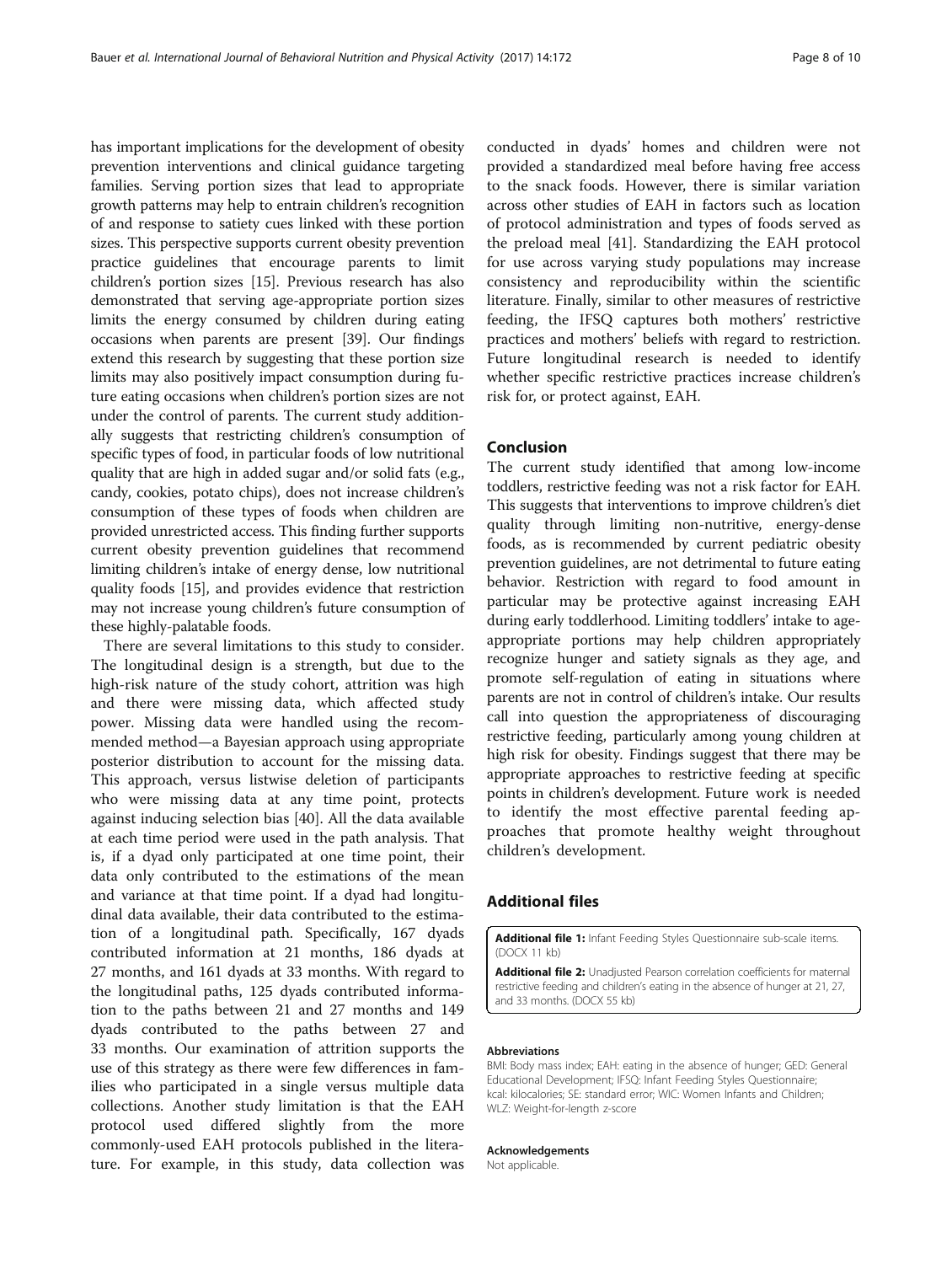#### <span id="page-8-0"></span>Funding

This research was supported by NIH R01HD069179 (PI: Lumeng and Miller) and 17GRNT33350079 from the American Heart Association (PI: Bauer).

#### Availability of data and materials

The datasets used and/or analyzed during the current study are available from the corresponding author on reasonable request.

#### Authors' contributions

KWB conceptualized hypotheses for this study, drafted the initial manuscript, and approved the final manuscript as submitted. JH conceptualized hypotheses for this study, drafted the initial manuscript, and approved the final manuscript as submitted. ALM conceptualized and designed the parent study, provided critical review of the manuscript and approved the final manuscript as submitted. KR conceptualized and designed the parent study, provided critical review of the manuscript, and approved the final manuscript as submitted. DPA conducted the statistical analyses, provided critical review of the manuscript, and approved the final manuscript as submitted. JCL conceptualized and designed the parent study, conceptualized hypotheses for this study, provided critical review of the manuscript, and approved the final manuscript as submitted. NK conceptualized and designed the parent study, provided oversight of the statistical analyses, provided critical review of the manuscript, and approved the final manuscript as submitted.

#### Ethics approval and consent to participate

The University of Michigan Institutional Review Board approved the study. Mothers provided written informed consent for their own and their children's participation in the study.

### Consent for publication

Consent for publication not applicable.

#### Competing interests

The authors declare that they have no competing interests.

#### Publisher's Note

Springer Nature remains neutral with regard to jurisdictional claims in published maps and institutional affiliations.

#### Author details

<sup>1</sup>Department of Nutritional Sciences, University of Michigan School of Public Health, 1415 Washington Heights, Ann Arbor, MI 48109, USA. <sup>2</sup>Department of Family Relations and Applied Nutrition, Macdonald Stewart Hall, University of Guelph, Room, Guelph, ON 226, Canada. <sup>3</sup>Center for Human Growth and Development, University of Michigan, 300 North Ingalls Street, Ann Arbor, MI 48109, USA. <sup>4</sup>Department of Psychiatry, University of Michigan Medical School, Ann Arbor, MI 48109, USA. <sup>5</sup>North Easton, USA.

#### Received: 25 May 2017 Accepted: 7 December 2017 Published online: 19 December 2017

#### References

- 1. Fisher JO, Birch LL. Restricting access to foods and children's eating. Appetite. 1999;32(3):405–19.
- 2. Butte NF, Cai G, Cole SA, Wilson TA, Fisher JO, Zakeri IF, Ellis KJ, Comuzzie AG. Metabolic and behavioral predictors of weight gain in Hispanic children: the viva la Familia study. Am J Clin Nutr. 2007;85(6):1478–85.
- 3. Faith MS, Berkowitz RI, Stallings VA, Kerns J, Storey M, Stunkard AJ. Eating in the absence of hunger: a genetic marker for childhood obesity in prepubertal boys? Obesity. 2006;14(1):131–8.
- 4. Fisher JO, Birch LL. Eating in the absence of hunger and overweight in girls from 5 to 7 y of age. Am J Clin Nutr. 2002;76(1):226–31.
- 5. Hill C, Llewellyn CH, Saxton J, Webber L, Semmler C, Carnell S, van Jaarsveld CH, Boniface D, Wardle J. Adiposity and 'eating in the absence of hunger' in children. Int J Obes. 2008;32(10):1499–505.
- 6. Kral TV, Allison DB, Birch LL, Stallings VA, Moore RH, Faith MS. Caloric compensation and eating in the absence of hunger in 5- to 12-y-old weight-discordant siblings. Am J Clin Nutr. 2012;96(3):574–83.
- 7. Asta K, Miller AL, Retzloff L, Rosenblum K, Kaciroti NA, Lumeng JC. Eating in the absence of hunger and weight gain in low-income toddlers. Pediatrics. 2016;137:5.
- 8. Fisher JO, Cai G, Jaramillo SJ, Cole SA, Comuzzie AG, Butte NF. Heritability of hyperphagic eating behavior and appetite-related hormones among Hispanic children. Obesity. 2007;15(6):1484–95.
- 9. Boutelle KN, Zucker N, Peterson CB, Rydell S, Carlson J, Harnack LJ. An intervention based on Schachter's externality theory for overweight children: the regulation of cues pilot. J Pediatr Psychol. 2014;39(4):405–17.
- 10. Boutelle KN, Zucker NL, Peterson CB, Rydell SA, Cafri G, Harnack L. Two novel treatments to reduce overeating in overweight children: a randomized controlled trial. J Consult Clin Psychol. 2011;79(6):759–71.
- 11. Vaughn AE, Ward DS, Fisher JO, Faith MS, Hughes SO, Kremers SP, Musher-Eizenman DR, O'Connor TM, Patrick H, Power TG. Fundamental constructs in food parenting practices: a content map to guide future research. Nutr Rev. 2016;74(2):98–117.
- 12. Savage JS, Fisher JO, Birch LL. Parental influence on eating behavior: conception to adolescence. J Law Med Ethics. 2007;35(1):22–34.
- 13. Birch LL, Fisher JO, Davison KK. Learning to overeat: maternal use of restrictive feeding practices promotes girls' eating in the absence of hunger. Am J Clin Nutr. 2003;78(2):215–20.
- 14. Jansen E, Mulkens S, Jansen A. Do not eat the red food!: prohibition of snacks leads to their relatively higher consumption in children. Appetite. 2007;49(3):572–7.
- 15. Barlow SE. Expert committee recommendations regarding the prevention, assessment, and treatment of child and adolescent overweight and obesity: summary report. Pediatrics. 2007;120(Suppl 4):S164–92.
- 16. Gidding SS, Dennison BA, Birch LL, Daniels SR, Gillman MW, Lichtenstein AH, Rattay KT, Steinberger J, Stettler N, Van Horn L. Dietary recommendations for children and adolescents: a guide for practitioners. Pediatrics. 2006;117(2):544–59.
- 17. Blissett J, Haycraft E, Farrow C. Inducing preschool children's emotional eating: relations with parental feeding practices. Am J Clin Nutr. 2010;92(2):359–65.
- 18. Harris H, Mallan KM, Nambiar S, Daniels LA. The relationship between controlling feeding practices and boys' and girls' eating in the absence of hunger. Eat Behav. 2014;15(4):519–22.
- 19. Rhee KE, Coleman SM, Appugliese DP, Kaciroti NA, Corwyn RF, Davidson NS, Bradley RH, Lumeng JC. Maternal feeding practices become more controlling after and not before excessive rates of weight gain. Obesity. 2009;17(9):1724–9.
- 20. Derks IP, Tiemeier H, Sijbrands EJ, Nicholson JM, Voortman T, Verhulst FC, Jaddoe VW, Jansen PW. Testing the direction of effects between child body composition and restrictive feeding practices: results from a populationbased cohort. Am J Clin Nutr. 2017;106(3):783–90.
- 21. Little RJ, Rubin DB. Statistical analysis with missing data: Wiley; 2014.
- 22. Thompson AL, Mendez MA, Borja JB, Adair LS, Zimmer CR, Bentley ME. Development and validation of the infant feeding style questionnaire. Appetite. 2009;53(2):210–21.
- 23. Cashdan E. A sensitive period for learning about food. Hum Nat. 1994;5(3):279–91.
- 24. Harper LV, Sanders KM. The effect of adults' eating on young children's acceptance of unfamiliar foods. J Exp Child Psychol. 1975;20(2):206–14.
- 25. Hendy H, Raudenbush B. Effectiveness of teacher modeling to encourage food acceptance in preschool children. Appetite. 2000;34(1):61–76.
- 26. Highberger R, Carothers L. Modification of eating behavior of toddlers in a day care setting. Fam Consum Sci Res J. 1977;6(1):48–51.
- 27. Kuczmarski RJOC, Guo SS, et al. 2000 CDC growth charts for the United States: methods and development. National Center for Health Statistics. Vital Health Stat. 2002;246:1–190.
- 28. Enders CK. The impact of nonnormality on full information maximumlikelihood estimation for structural equation models with missing data. Psychol Methods. 2001;6(4):352–70.
- 29. Gelman A. Bayesian data analysis. Boca Raton: Chapman & Hall/CRC; 2004.
- 30. Steinsbekk S, Barker ED, Llewellyn C, Fildes A, Wichstrom L. Emotional feeding and emotional eating: reciprocal processes and the influence of negative affectivity. Child Dev. 2017;
- 31. Pesch MH, Rizk M, Appugliese DP, Rosenblum KL, Miller A, Lumeng JC. Maternal concerns about children overeating among low-income children. Eat Behav. 2016;21:220–7.